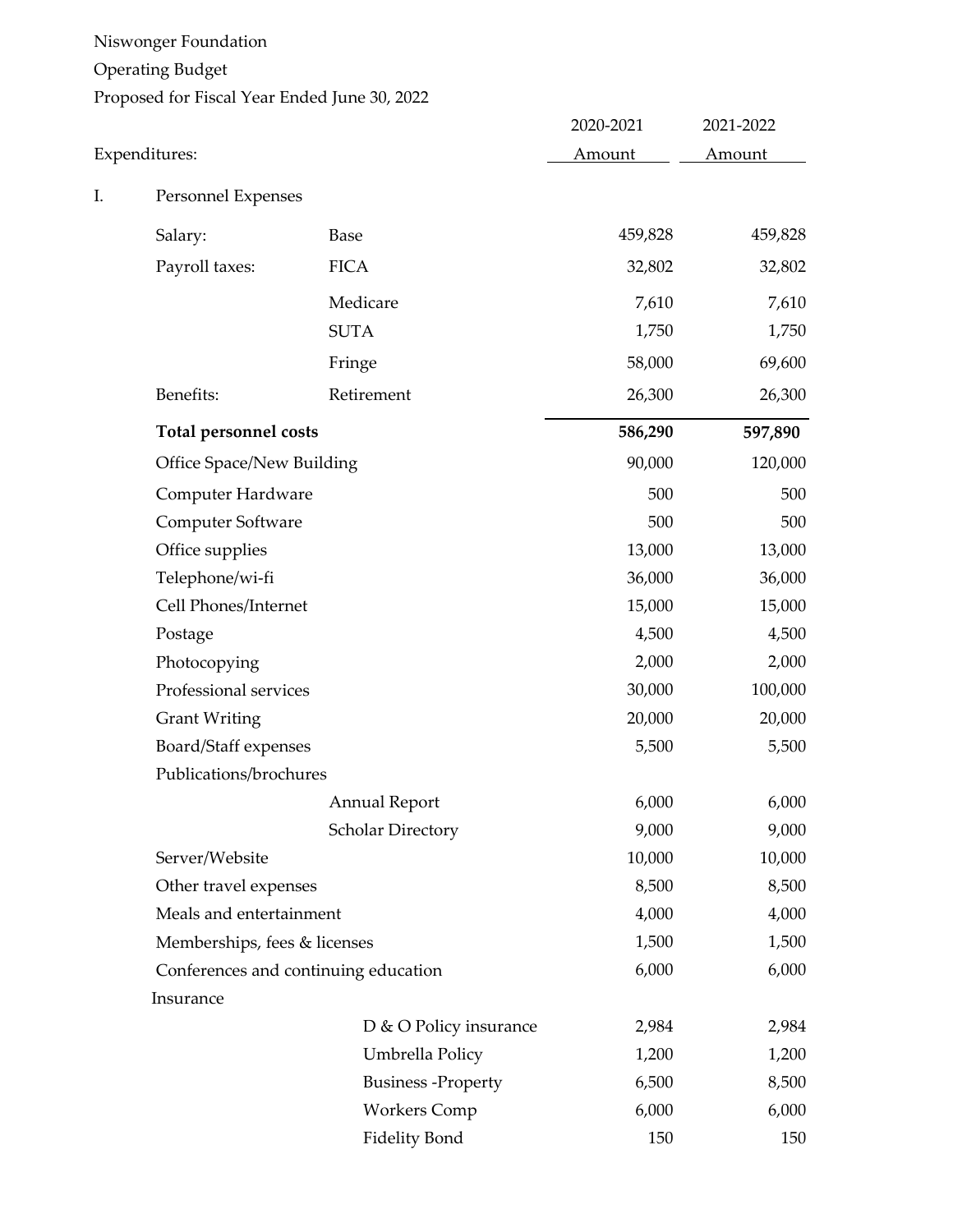| IV.  | Mini Grants                              | $\boldsymbol{0}$ | $\boldsymbol{0}$ |
|------|------------------------------------------|------------------|------------------|
|      | Total partnership program                | 473,000          | 493,000          |
|      | Consortium/Online                        | 320,000          | 320,000          |
|      | <b>CARE Online</b>                       | 125,000          | 125,000          |
|      | Storytelling Partnership                 | 8,000            | 10,000           |
|      | Other Programs                           | 20,000           | 20,000           |
|      | Second Harvest Back Pack Program         | $\boldsymbol{0}$ | 18,000           |
| III. | Partnership program:                     |                  |                  |
|      | Total scholarship program                | 390,500          | 382,500          |
|      | Fall "care packages"                     | 500              | 500              |
|      | Computers-Freshman                       | 5,000            | $\boldsymbol{0}$ |
|      | <b>Graduating Senior Dinner</b>          | 500              | 500              |
|      | Welcome dinner for new scholars/families |                  |                  |
|      | Leadership Training Other                | 5,000            | 5,000            |
|      | Senior Trip                              |                  | 62,000           |
|      | Junior Trip                              |                  | 20,000           |
|      | Outdoor Challenge                        | 12,000           | 12,000           |
|      | <b>Winter Training</b>                   | 5,000            | 5,000            |
|      | Summer training/Freshman                 | 10,000           | 10,000           |
|      | Leadership training                      |                  |                  |
|      | Niswonger Performance Scholarship        | 6,500            | 6,500            |
|      | Non-Scholar Assistance                   | 15,000           | 5,000            |
|      | Internships                              | 7,000            | 7,000            |
|      | Study Abroad/Scholar Related Travel      | 20,000           | 20,000           |
|      | Books & supplies                         | 4,000            | 4,000            |
|      | Tuition, room & board                    | 300,000          | 225,000          |
| Π.   | Scholarship program:                     |                  |                  |
|      | <b>Total Operating Expenses:</b>         | 342,334          | 488,834          |
|      | <b>Investment Fees</b>                   | 30,000           | 30,000           |
|      | <b>Interest Fees</b>                     | 13,000           | 54,000           |
|      | First TN Line of Credit Fees             | 4,000            | 4,000            |
|      | 990PF Excise Tax                         | 16,500           | 20,000           |